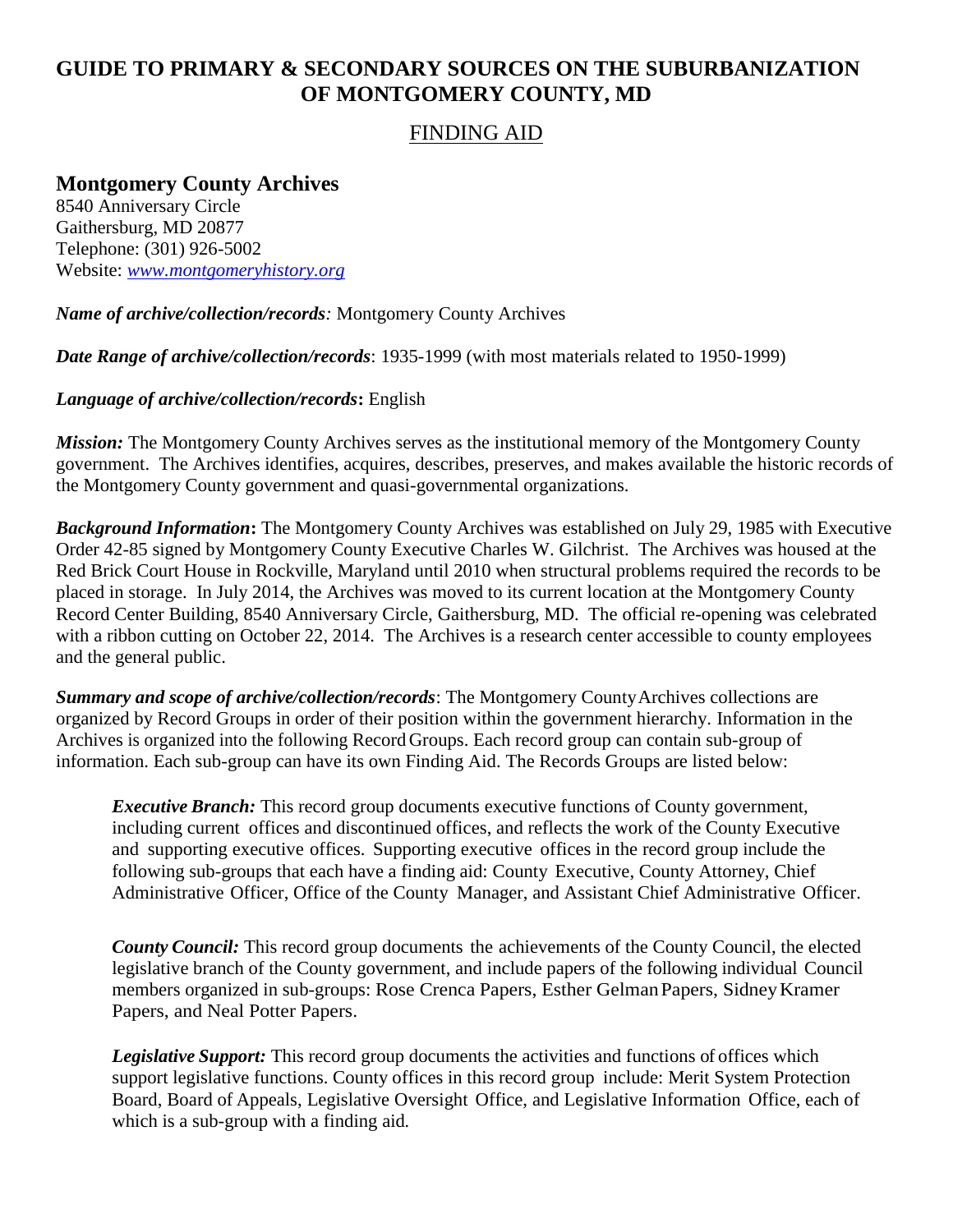*Finance and Budget:* This record group documents financial management and recordkeeping, and the budget- making process. County offices included in this record group are: Finance Department, Office of Management and Budget.

*HumanResources:* This record group documents the activities of offices which manage and coordinate human resources for County offices. County offices in this record group include: Office of Personnel.

*Public Works and Transportation:* Records in this record group document the maintenance and planning for public facilities, roads, and public property in the County. County offices in this record group include: Department of Transportation, Department of Facilities and Services, and Department of Public Works**.**

*Public Safety:* Records document the activities and programs of offices in the County which perform public safety functions. County offices in this record group include: Police Department, Fire & RescueDepartment, and Public Service Training Academy.

*Environmental Protection:* This record group documents the activities and programs of County offices charged with protecting the environment, including land and water resources in the County. Offices in this record group include: Department of Environmental Protection Solid Waste Services Division, Division of Housing and Animal Control, Division of Resource Protection, Division of Solid Waste Management.

*Health and Human Services:* This record group consists of the records of County offices responsible for providing health and social services to families, children, and individual residents in the County. County offices in this record group include: Department of Health, Advisory Commission on Drug Abuse, Department of Family Resources, Department of Health Systems Planning, Health Planning Commission, and Office of Drug Control.

*Community Development & Housing:* This record group documents the functions and activities of County offices responsible for providing housing for low to moderate income residents, and fostering economic development. County offices in this record group include: Department of Housing and Community Development Office of Economic Development.

*Libraries:* This record group documents the County's provision of library services. County offices in this record group include: Department of Public Libraries, Library Board.

*Culture andRecreation:* This record group documents the activities and functions of County offices which promote recreational and cultural activities in the County. County offices in this record group include: Department of Recreation.

*Information andTechnology:* This record group documents the activities and functions of County offices which are chargedwith promoting new technologies and generally encouraging wider dissemination of information and education in the County. County offices in this record group include: Public Information Office, Cable TV.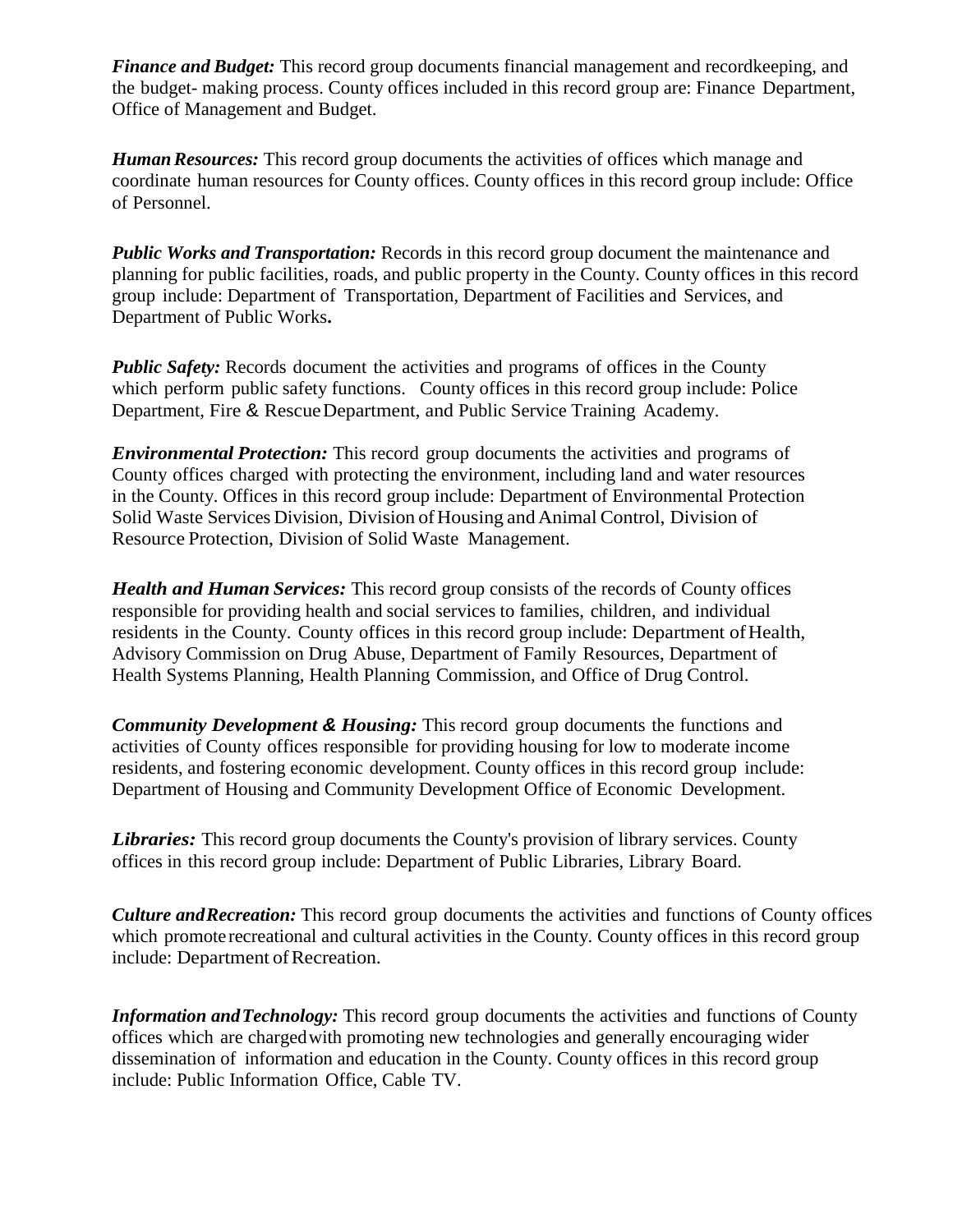Liquor Control: Records document the County's responsibilities for the sale and control of alcoholic beverages in the County. County offices in this record group include: Office of Board of Liquor License Commissioners.

*Commission andBoards:* This record group documents the activities and functions of boards and commissions appointed exclusively by County government, those organizations which obtain their authority jointly fromthe County, as well as other government or private organizations. Boards and commissions in this record group include: Washington Suburban Sanitary Commission, Housing Opportunities Commission, Commission for Women, Historic Preservation Commission, Human Relations Commission, Montgomery County Bicentennial Commission, Alcohol and Other Drug Abuse Advisory Council, Bicentennial Commission, Community Action Committee, Ethics Commission, Georgian Woods Fire Inquiry Board, and Historic Review Committee.

*OralHistories:* This record group consists of oral history recordings and transcripts of interviews conducted with County officials and other individuals who have significantly contributed to the County'sdevelopment or whose recollections represent a unique interpretation of the County's affairs and historic events**.**

*Personal Papers:* This record group consists of the papers of individuals who significantly influenced County affairs. Current records in thisrecord group include: Alexander Greene Papers, Edith Throckmorton Papers.

*Civic Organizations:* This record group consists of civic organizations, associations, and federations in the county which interact and have influence upon County government. Organizations in thisrecord group include: MontgomeryCountyCivicFederation, Montgomery County Citizens' Planning Association, RockCreekWatershed Association, Home Interest Club of Forest Glen, League of WomenVoters, LiteracyCouncil ofMontgomery County, Maryland, Inc., and MontgomeryCounty CharterCommittee.

*Audiovisual:* Thisrecord group includes photographic prints and negatives, slides, audiotapes (exclusive of oral history tapes), videotapes, film, and other audiovisual materials. Current record titles include: Photographic Prints, Audiotapes, Aerial Photographs from the Montgomery Soil Conservation District Microfilm, Maps.

Artifacts: This record group includes 3-dimensional material which document Montgomery County history.

### *Special Collections***:** None

*Format of materials in archive/collection/records: Paper; Maps; Photographs; Slides; Audio Cassette, Video, and Reel to Reel; Microfilm; Microfiche; Artifacts*.